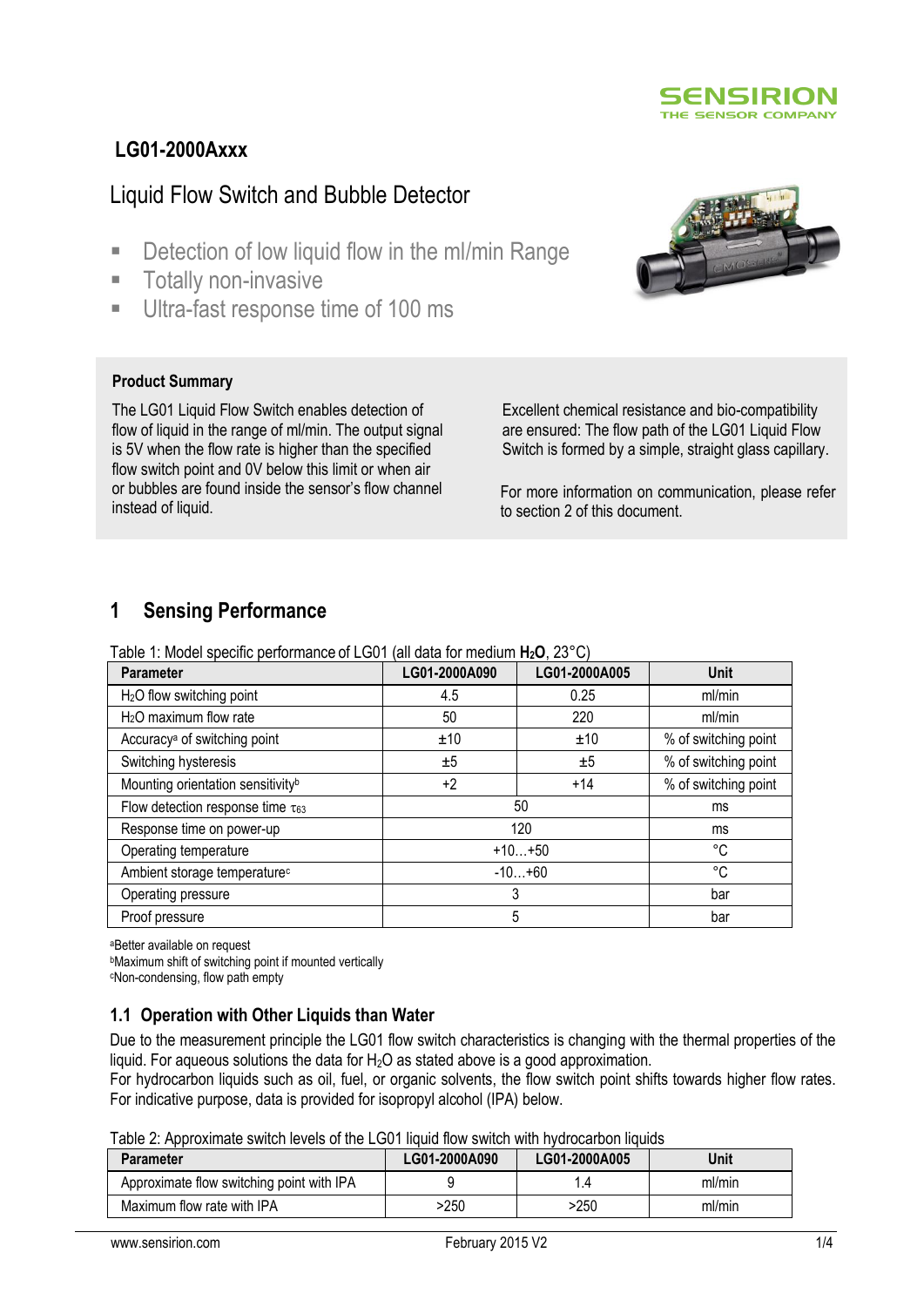

# **2 Communication with the Sensor**

An electrical voltage output indicates flow above (5 V) or below (0 V) the flow switch point and/or air or bubbles inside the sensors flow channel. The product comes fully calibrated for water – for volume applications flow calibration for other media is available on request.

## **2.1 Electrical Specifications**

|  | Table 3: DC Characteristics |
|--|-----------------------------|
|--|-----------------------------|

| Parameter                                | Min. | Typ. | Max. | Units |
|------------------------------------------|------|------|------|-------|
| Power supply DC, VDD                     | 5    |      | 12a  |       |
| Operating current,<br>VDD = 9 V, no load |      | 6.8  |      | mA    |
| Voltage output high                      |      | 5    |      |       |
| Voltage output low                       |      |      |      |       |

<sup>a</sup>Use 9 V max. for best performance

# **3 Fluidic Connection**

Table 5: Fluidic Specifications and Pressure Rating

| <b>Parameter</b>                                              | LG01-2000Axxx                                                                                               |
|---------------------------------------------------------------|-------------------------------------------------------------------------------------------------------------|
| Wetted materials:                                             |                                                                                                             |
| Internal sensor tube material<br>$\bullet$                    | Borosilicate Glass 3.3                                                                                      |
| Fitting material                                              | <b>PFFK</b>                                                                                                 |
| Sealing material                                              | FFP                                                                                                         |
| Fluid connector ports (Fittings)                              | $\frac{1}{4}$ -28 flat-bottom for 1/16" or 1/8" OD plastic tubing<br>(min. 2mm ID recommended) <sup>a</sup> |
| Pressure drop (at maximum flow rate, $H_2O$ , $23^{\circ}C$ ) | 1 mbar                                                                                                      |
| Total internal volume                                         | $80 \mu$                                                                                                    |

a For fluid connection material use flat bottom 1/4-28 standard components e.g. IDEX parts P-200/P-300. Various adapters e.g. to Barb connectors are available from company Value Plastics as well.

For more information on the fluidic connection please find: "Application Note Sensor Ports and Tubing Connections" in the Download Center on our webpage [\(www.sensirion.com/liquidflow-download\)](http://www.sensirion.com/liquidflow-download).

# **4 Connectivity Kit**

The optional LG01 connectivity kit contains material for electrical and fluidic connections

- Assembled flat ribbon cable, 30cm (1-100482-01)
- 2x barb adapter to connect ID 1.6 mm (1/16") tubing (Value Plastics ABR004-J1A-2)
- 2x barb adapter to connect ID 3.2 mm (1/8") tubing (Value Plastics ABR013-J1A-1)

## **2.2 Electrical Connector and Sensor Pinout**

Connector Type: 5 pin Molex PCB Header 53261-0590 Mating connector: Molex 51021-0500.

Table 4: Electrical Pinout

| Pin |                |
|-----|----------------|
|     | Do not connect |
|     | Do not connect |
|     | VDD            |
|     | <b>GND</b>     |
|     | Voltage output |

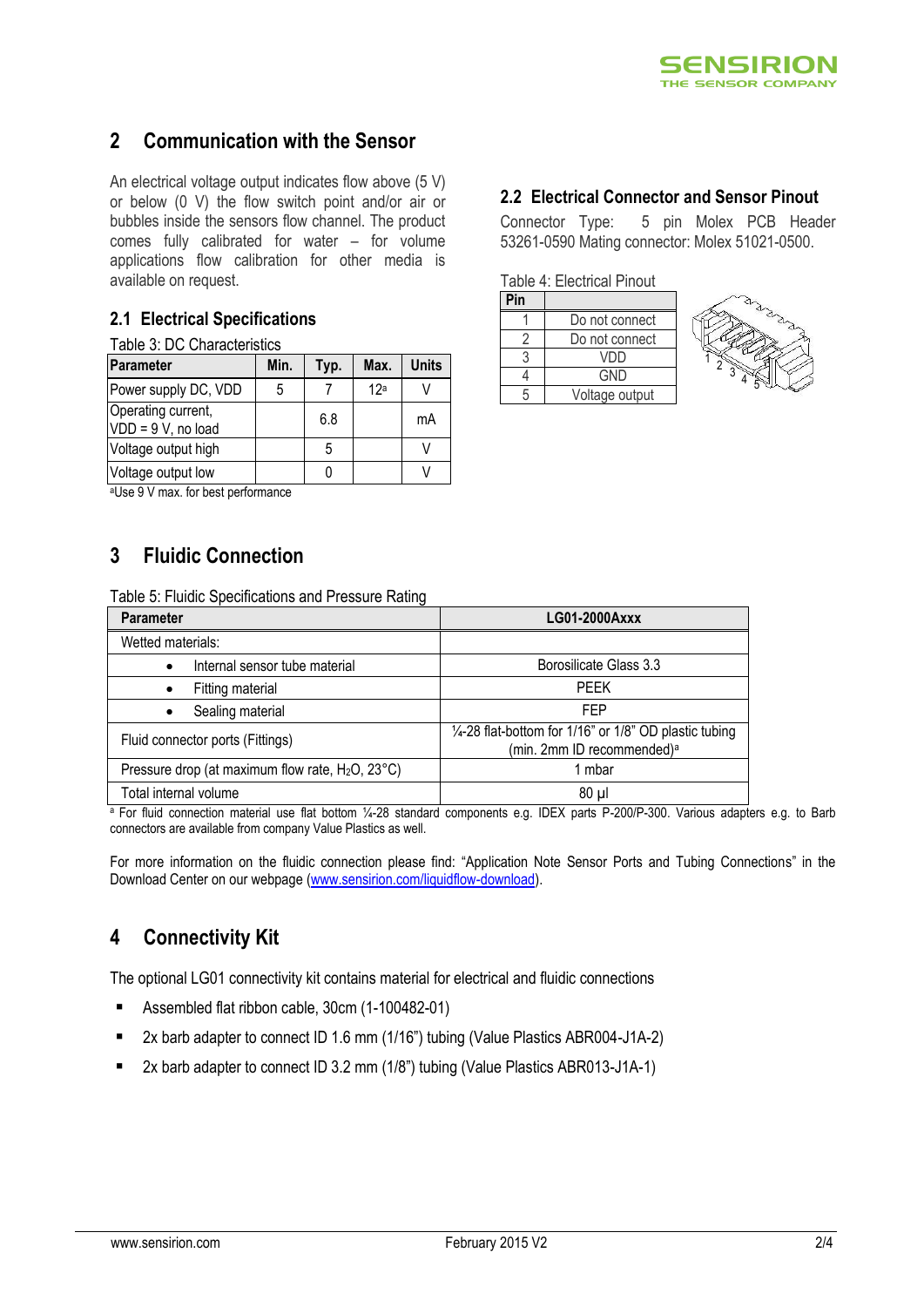

# **5 Mechanical Specifications**

## Table 6: Mechanical Specifications

| <b>Parameter</b>   | LG01-2000Axxx              |
|--------------------|----------------------------|
| Largest dimensions | $53 \times 22 \times 9$ mm |
| Total mass         | 6 a                        |
| Inner diameter d   | $1.8 \text{ mm}$           |



### **All dimensions in mm**

### **Attention Fragile**

Mechanical shocks, forces induced by stiff fluid connection lines as well as connecting to the fittings without suitable tools lead to stress on the internal thin-walled glass capillary and can cause it to break.

- While tightening the fittings, fix the fluidic ports position with a wrench.
- Test for leakage after every time new connections are made.

# **6 Ordering Information**

For OEM applications the sensor can be purchased in larger quantities without any additional parts.

| <b>Product</b>        | <b>Article Number</b> |
|-----------------------|-----------------------|
| LG01-2000A090         | 1-100796-01           |
| LG01-2000A005         | 1-100797-01           |
| LG01 Connectivity Kit | 1-100814-01           |

!